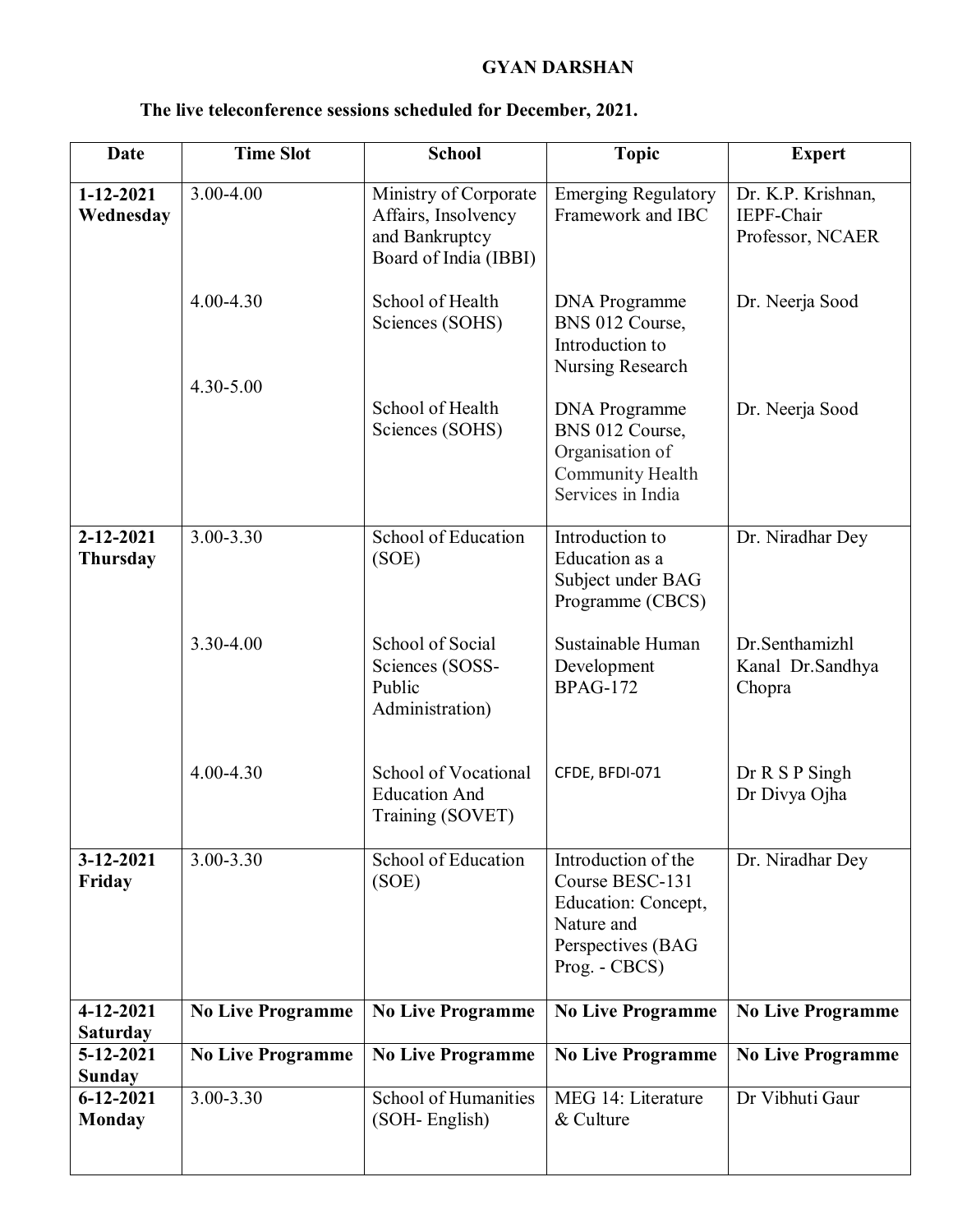|                                    | 3.30-4.00     | <b>Computer Division</b><br>(CD)                                              | IT Policy and Its<br>Importance                                                  | Dr. A. Murali M Rao                             |
|------------------------------------|---------------|-------------------------------------------------------------------------------|----------------------------------------------------------------------------------|-------------------------------------------------|
| 7-12-2021<br><b>Tuesday</b>        | 3.00-4.00     | <b>Regional Services</b><br>Division (RSD)                                    | Open Session on<br><b>Support Services</b>                                       | $\overline{a}$                                  |
|                                    | 4.00-4.30     | School of Extension<br>and Development<br>Studies (SOEDS)                     | <b>Stress Management</b>                                                         | Dr. Grace Don<br>Nemching<br>Dr. Nisha Varghese |
| 8-12-2021<br>Wednesday             | $3.00 - 3.30$ | School of Inter-<br>Disciplinary and<br>Trans-Disciplinary<br>Studies (SOITS) | PGDEOH, MEV003,<br>Environmental<br>Labelling                                    | Dr. Sushmitha Baskar                            |
|                                    | 3.300-4.00    | School of Inter-<br>Disciplinary and<br>Trans-Disciplinary<br>Studies (SOITS) | PGDEOH, MEV 003,<br>International<br>Environmental<br>Agreements and<br>Treaties | Prof. R. Baskar                                 |
|                                    | 4.00-4.30     | School of Social<br>Sciences (SOSS-<br>History)                               | Prachin Bharat ka<br>Aiatihasik Shrot                                            | Dr. Harshvardhan                                |
| $9 - 12 - 2021$<br><b>Thursday</b> | 3.00-3.30     | School of Education<br>(SOE)                                                  | Introduction to MES-<br>006: Managing<br>Teaching-Learning                       | Dr. Elizabeth<br>Kuruvilla                      |
|                                    | 3.30-4.00     | School of Humanities<br>(SOH-Hindi)                                           | $MHD-02$<br>निराला के काव्य'<br>(Nirala Ke Kavya)                                | Dr Reeta Sinha                                  |
|                                    | 4.00-4.30     | School of Vocational<br><b>Education And</b><br>Training (SOVET)              | PGDPSM,<br>Nutraceuticals and<br><b>Disease Prevention</b><br>(PGDPSM)           | Dr Rachna Agarwal                               |
| 10-12-2021<br>Friday               | 3.00-3.30     | <b>School of Humanities</b><br>(SOH-Hindi)                                    | $MHD-02$<br>निराला के काव्य'<br>(Nirala Ke Kavya)                                | Dr Reeta Sinha                                  |
|                                    | 3.30-4.00     | School of Vocational<br><b>Education And</b><br>Training (SOVET)              | PGDPSM,<br>Nutraceuticals and<br><b>Disease Prevention</b><br>(PGDPSM)           | Dr Rachna Agarwal                               |
|                                    | 4.00-4.30     | National Centre for<br><b>Disabilities Studies</b><br>(NCDS)                  | Significance of<br>International Day for<br>Persons with Disable                 | Dr. S. K. Shiva<br>Prasad<br>Dr. Hemlata        |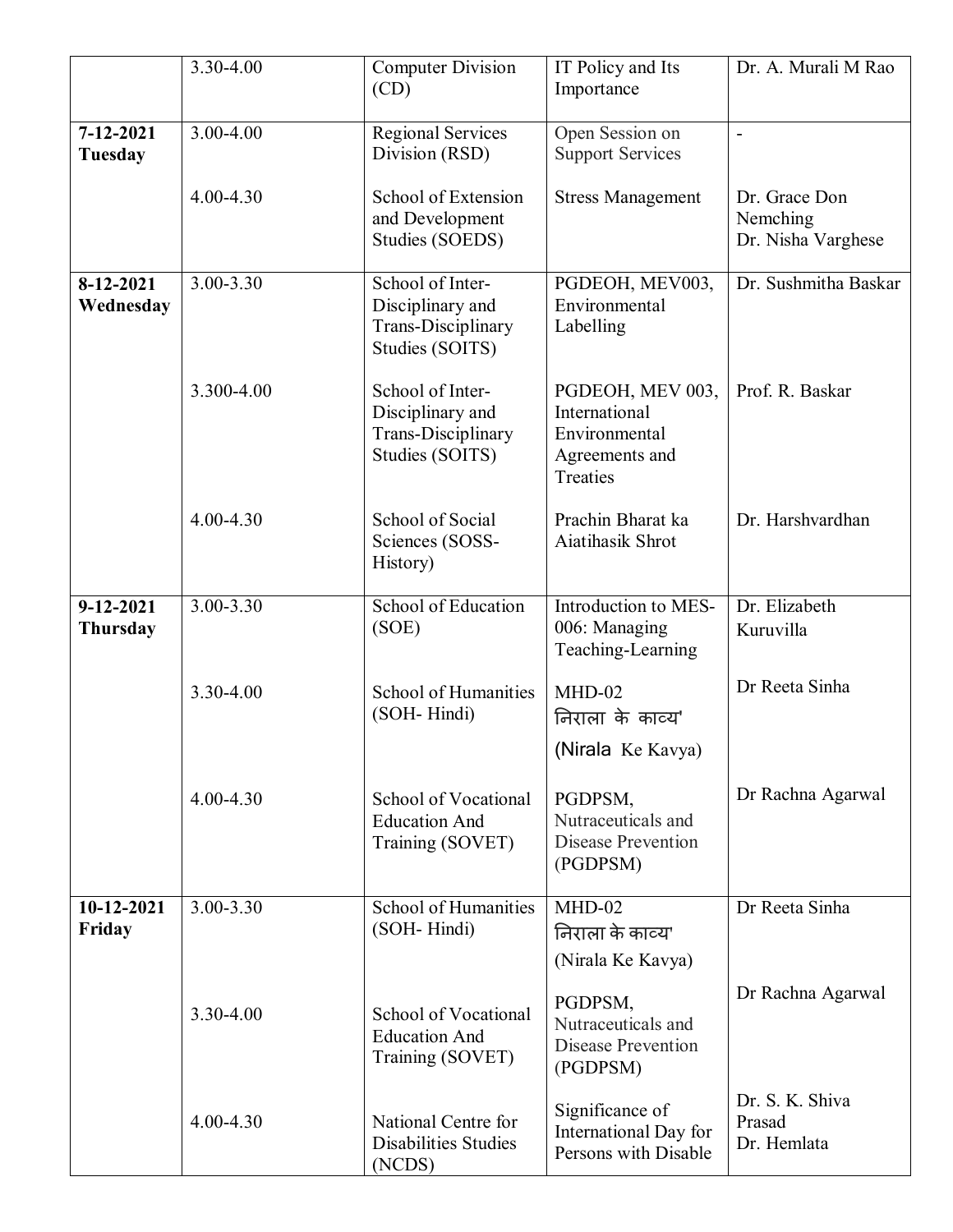| 11-12-2021      | <b>No Live Programme</b> | <b>No Live Programme</b>    | <b>No Live Programme</b> | <b>No Live Programme</b> |
|-----------------|--------------------------|-----------------------------|--------------------------|--------------------------|
| <b>Saturday</b> |                          |                             |                          |                          |
| 12-12-2021      | <b>No Live Programme</b> | <b>No Live Programme</b>    | <b>No Live Programme</b> | <b>No Live Programme</b> |
| <b>Sunday</b>   |                          |                             |                          |                          |
| 13-12-2021      | 3.00-3.30                | School of Social            | EHI-04 and BHIC          | Dr. Mayank Kumar         |
| <b>Monday</b>   |                          | Sciences (SOSS-             | Mughal Land Revenue      |                          |
|                 |                          | History)                    | System-IV                |                          |
| 14-12-2021      | 3.00-4.00                | <b>Regional Services</b>    | Open Session on          |                          |
| <b>Tuesday</b>  |                          | Division (RSD)              | <b>Support Services</b>  |                          |
|                 |                          |                             |                          |                          |
| 15-12-2021      | 3.00-4.00                | Ministry of Corporate       | Economic                 | Dr. Krishnamurthy        |
| Wednesday       |                          | Affairs, Insolvency         | imperatives of           | Subramanian, CEA         |
|                 |                          | and Bankruptcy              | Reforms and IBC          |                          |
|                 |                          | Board of India (IBBI)       |                          |                          |
|                 |                          |                             |                          |                          |
|                 | 4.00-4.30                | School of Inter-            | CSWM, BEV 003,           | Dr. Deeksha Dave         |
|                 |                          | Disciplinary and            | प्लास्टिक अपशिष्ट प्रबं  |                          |
|                 |                          | Trans-Disciplinary          | धन                       |                          |
|                 |                          | Studies (SOITS)             |                          |                          |
|                 |                          |                             | CSWM, BEV 003,           |                          |
|                 | 4.30-5.00                | School of Inter-            | Electronic Waste         | Dr. Deeksha Dave         |
|                 |                          | Disciplinary and            | Management               |                          |
|                 |                          | Trans-Disciplinary          |                          |                          |
|                 |                          | <b>Studies (SOITS</b>       |                          |                          |
| 16-12-2021      | $3.00 - 3.30$            | School of Social            | Knowledge Society,       | Prof. Jaideep Sharma     |
| <b>Thursday</b> |                          | Sciences (SOSS-             | Libraries and the LIS    |                          |
|                 |                          | Library and                 | Profession               |                          |
|                 |                          | <b>Information Science)</b> |                          |                          |
|                 |                          |                             |                          |                          |
| 17-12-2021      | 3.00-3.30                | <b>School of Humanities</b> | $BSKC - 133$             | Dr Reeta Gupta           |
| Friday          |                          | (SOH-Sanskrit)              | संस्कृत के प्रमुख ना     |                          |
|                 |                          |                             | ट्यकर और उनके ना         |                          |
|                 |                          |                             | टक (Sanskrit Ke          |                          |
|                 |                          |                             | Pramukh natakaar         |                          |
|                 |                          |                             |                          |                          |
|                 |                          |                             | Aur Unke Natak)          |                          |
| 18-12-2021      | <b>No Live Programme</b> | <b>No Live Programme</b>    | <b>No Live Programme</b> | <b>No Live Programme</b> |
| <b>Saturday</b> |                          |                             |                          |                          |
| 19-12-2021      | <b>No Live Programme</b> | <b>No Live Programme</b>    | <b>No Live Programme</b> | <b>No Live Programme</b> |
| <b>Sunday</b>   |                          |                             |                          |                          |
| 20-12-2021      | 3.00-3.30                | School of Humanities        | Course Code: OULE-       | Dr. Ahmad Ali            |
| <b>Monday</b>   |                          | (SOH- Urdu)                 | 002                      | Jauher                   |
|                 |                          |                             | Urdu Ke Afsanwi          |                          |
|                 |                          |                             | Adab Ka Taaruf           |                          |
|                 |                          |                             | (Daastan Aur Novel       |                          |
|                 |                          |                             | Ke Hawaale Se)           |                          |
|                 |                          |                             |                          |                          |
| 21-12-2021      | 3.00-4.00                | <b>Regional Services</b>    | Open Session on          |                          |
| Tuesday         |                          | Division (RSD)              | <b>Support Services</b>  |                          |